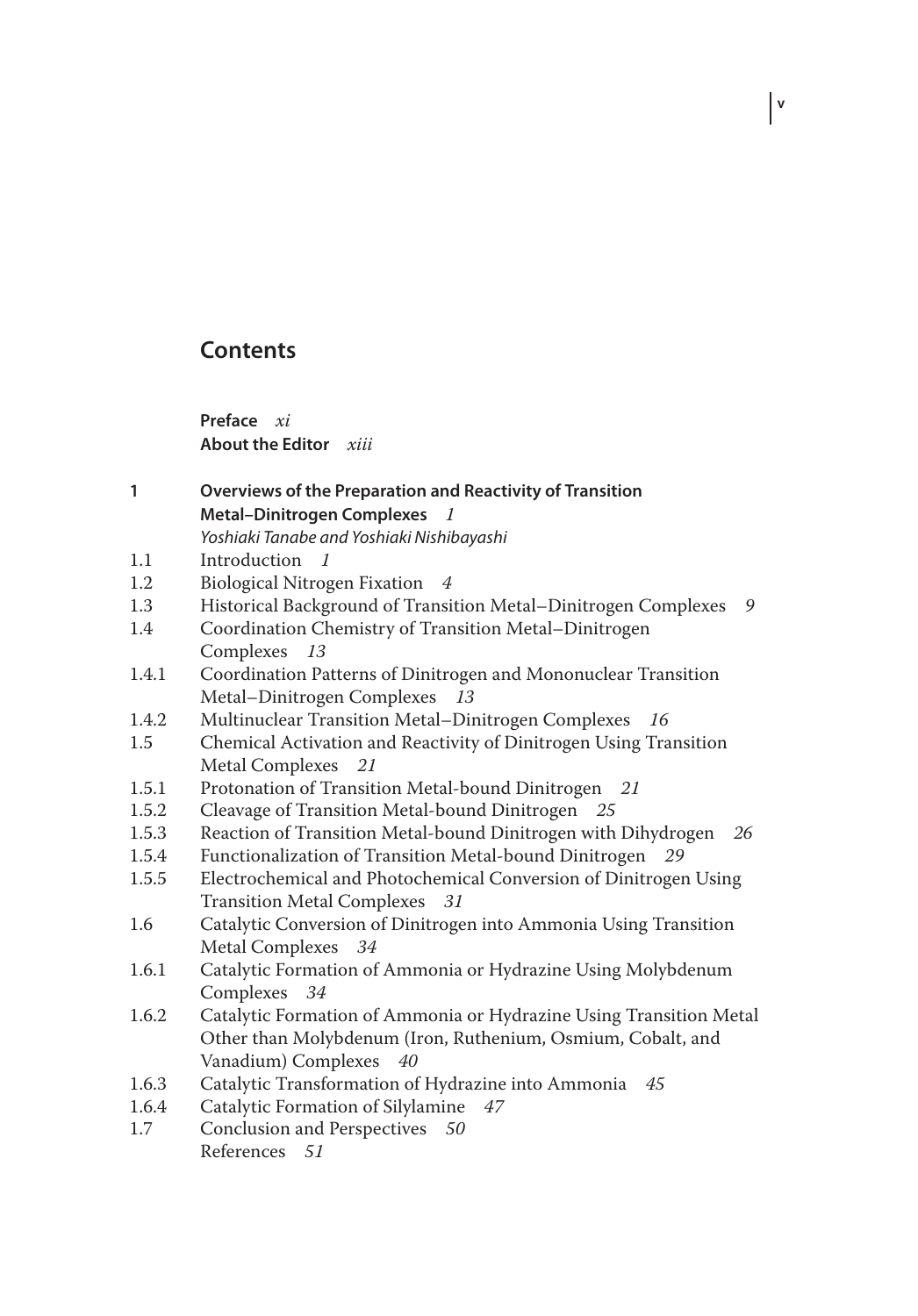**vi** Contents

| $\overline{2}$ | <b>Group 4 Transition Metal-Dinitrogen Complexes</b><br>79                                         |
|----------------|----------------------------------------------------------------------------------------------------|
|                | Hidetake Seino and Yuji Kajita                                                                     |
| 2.1            | Introduction<br>79                                                                                 |
| 2.2            | Preparation of Group 4 Transition Metal-Dinitrogen                                                 |
|                | Complexes 80                                                                                       |
| 2.2.1          | Dinitrogen Complexes of Bis(cyclopentadienyl)titanium                                              |
|                | Derivatives<br>80                                                                                  |
| 2.2.2          | Dinitrogen Complexes of Bis(cyclopentadienyl)zirconium and                                         |
|                | Bis(cyclopentadienyl)hafnium Derivatives 89                                                        |
| 2.2.3          | Other Dinitrogen Complexes Based on Cyclopentadienyl                                               |
|                | Ligands<br>98                                                                                      |
| 2.2.4          | Dinitrogen Complexes Supported by σ-donor Ligands 100                                              |
| 2.2.5          | 109                                                                                                |
| 2.3            | Heterobimetallic Dinitrogen Complexes                                                              |
|                | Reactions of Group 4 Transition Metal-Dinitrogen Complexes<br>112                                  |
| 2.3.1          | Protonation 112                                                                                    |
| 2.3.2          | Reduction 115                                                                                      |
| 2.3.3          | Reactions with Hydrogen 120                                                                        |
| 2.3.4          | Reactions with Si-H and B-H Bonds 129                                                              |
| 2.3.5          | Reactions with Alkyl Halides and Their Equivalents 131                                             |
| 2.3.6          | Reactions with Alkynes 136                                                                         |
| 2.3.7          | Reactions with Carbon Dioxide and Cumulenes<br>138                                                 |
| 2.3.8          | Reactions with Carbon Monoxide 142                                                                 |
| 2.3.9          | Dinitrogen Ligand Substitution 148                                                                 |
| 2.4            | Conclusion and Perspectives 151                                                                    |
| 2.5            | Addition After Acceptance of this Manuscript<br>151                                                |
|                | References<br>152                                                                                  |
|                |                                                                                                    |
| 3              | <b>Group 5 Transition Metal-Dinitrogen Complexes</b><br>159                                        |
|                | Leila M. Duman and Lawrence R. Sita                                                                |
| 3.1            | Introduction 159                                                                                   |
| 3.2            | Preparation of Group 5 Metal $N_2$ Complexes<br>160                                                |
| 3.2.1          | Vanadium 160                                                                                       |
| 3.2.2          | Niobium<br>174                                                                                     |
| 3.2.3          | Tantalum 178                                                                                       |
| 3.3            | N=N Bond Cleavage Within Group 5 Metal $N_2$ Complexes<br>187                                      |
| 3.3.1          | Vanadium 188                                                                                       |
| 3.3.2          | Niobium<br>192                                                                                     |
| 3.3.3          | Tantalum 197                                                                                       |
| 3.4            | Nitrogen Fixation Mediated by Group 5 Transition-metal $N_2$                                       |
|                | Complexes<br>201                                                                                   |
| 3.4.1          | Vanadium<br>202                                                                                    |
| 3.4.2          | Niobium<br>204                                                                                     |
| 3.4.3          | Tantalum<br>206                                                                                    |
| 3.5            | CPAM Group 5 Bimetallic ( $\mu$ - $\eta$ <sup>1</sup> : $\eta$ 1-N <sub>2</sub> ) Complexes<br>206 |
| 3.6            | Conclusions and Perspectives 212                                                                   |
|                | References<br>214                                                                                  |
|                |                                                                                                    |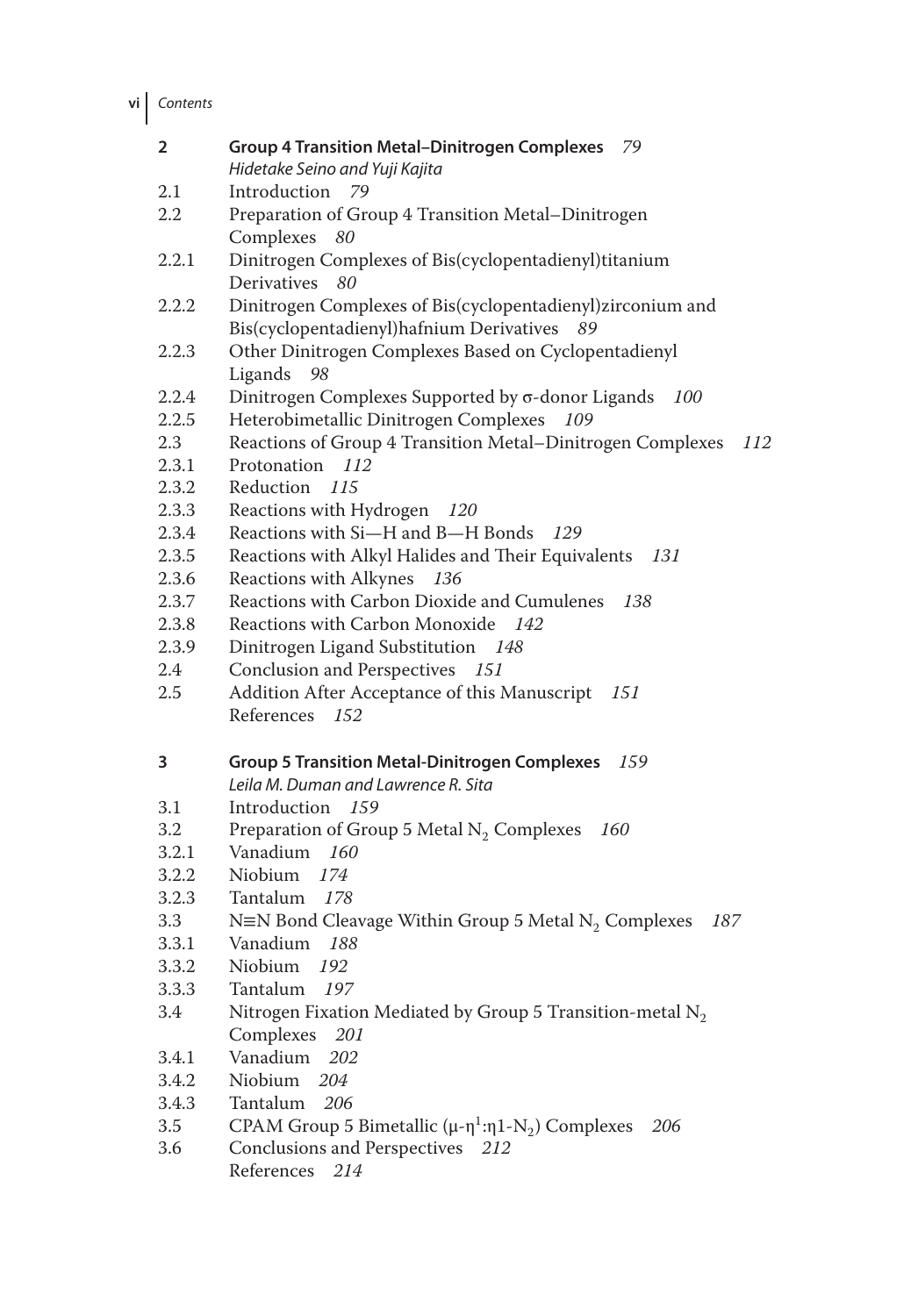- **4 Group 6 Transition Metal–Dinitrogen Complexes** *221* Nicolas Mézailles
- 4.1 Introduction *221*
- 4.2 Preparation of Group 6 Transition Metal–Dinitrogen Complexes *222*
- 4.2.1 End-on Dinitrogen Complexes from N2 *222*
- 4.2.1.1 Arene and Phosphine Ligands *222*
- 4.2.1.2 Thioether Ligands *226*
- 4.2.1.3 Nitrogen and Cp Ligands *226*
- 4.2.2 End-on Bridging Dinitrogen Complexes from  $N_2$ : Synthesis and  $N_2$ Splitting *228*
- 4.3 Stoichiometric Reactions of Group 6 Transition Metal–Dinitrogen and Metal–Nitrido Complexes *234*
- 4.3.1 N—H Bond Formation *234*
- 4.3.2 N—C Bond Formation *238*
- 4.3.3 N-element Bond Formation *241*
- 4.4 Catalytic Reactions of Group 6 Transition Metal–Dinitrogen Complexes *247*
- 4.4.1 Catalytic Formation of  $N_2H_4/NH_3$  from Nonisolated M–N<sub>2</sub> Complexes *247*
- 4.4.2 Catalytic Formation of N(SiMe<sub>3</sub>)<sub>3</sub> 247<br>4.4.3 Catalytic Formation of NH<sub>2</sub> 251
- 4.4.3 Catalytic Formation of NH<sub>3</sub> 251<br>4.5 Chemistry of Cr Complexes 259
- 4.5 Chemistry of Cr Complexes *259*
- 4.6 Conclusion and Perspectives *261* References *263*
- **5 Toward N—N Bond Cleavage: Synthesis and Reactivity of Group 7 Dinitrogen Complexes** *271* Elon A. Ison
	-
- 5.1 Synthesis of Group VII N2 Complexes *271*
- 5.1.1 Syntheses of Terminal  $N_2$  Complexes 271<br>5.1.2 Reactivity of Terminal  $N_2$  Complexes 275
- 5.1.2 Reactivity of Terminal N<sub>2</sub> Complexes 275<br>5.1.2.1 Synthesis of Bridged N<sub>2</sub> Complexes by Reac
- 5.1.2.1 Synthesis of Bridged  $N_2$  Complexes by Reaction with Lewis Acids *276*<br>5.1.2.2 Alternative Syntheses of Bridged N<sub>2</sub> Complexes *279*
- 5.1.2.2 Alternative Syntheses of Bridged  $N_2$  Complexes *279*<br>5.2 Cleavage and Functionalization of N<sub>2</sub> Bonds *280*
- 5.2 Cleavage and Functionalization of N<sub>2</sub> Bonds  $280$ <br>5.2.1 Generation of Diazomethane from CpMn(CO)<sub>2</sub>N<sub>2</sub>
- 5.2.1 Generation of Diazomethane from  $CpMn(CO)<sub>2</sub>N<sub>2</sub>$  280<br>5.2.2 Cleavage of N<sub>2</sub> in the Coordination Sphere of Rhenium
- 5.2.2 Cleavage of  $N_2$  in the Coordination Sphere of Rhenium *281*<br>5.3 Conclusions and Future Outlook *281*
- 5.3 Conclusions and Future Outlook *281* References *282*
- **6 Group 8 Transition Metal–Dinitrogen Complexes** *285*
	- Adam D. Piascik and Andrew E. Ashley
- 6.1 Introduction *285*
- 6.2 Preparation of Group 8 Transition Metal–Dinitrogen Complexes *288*
- 6.2.1 Ligand Substitution *288*
- 6.2.2 Precursor Reduction *292*
- 6.2.3 Other Methods *296*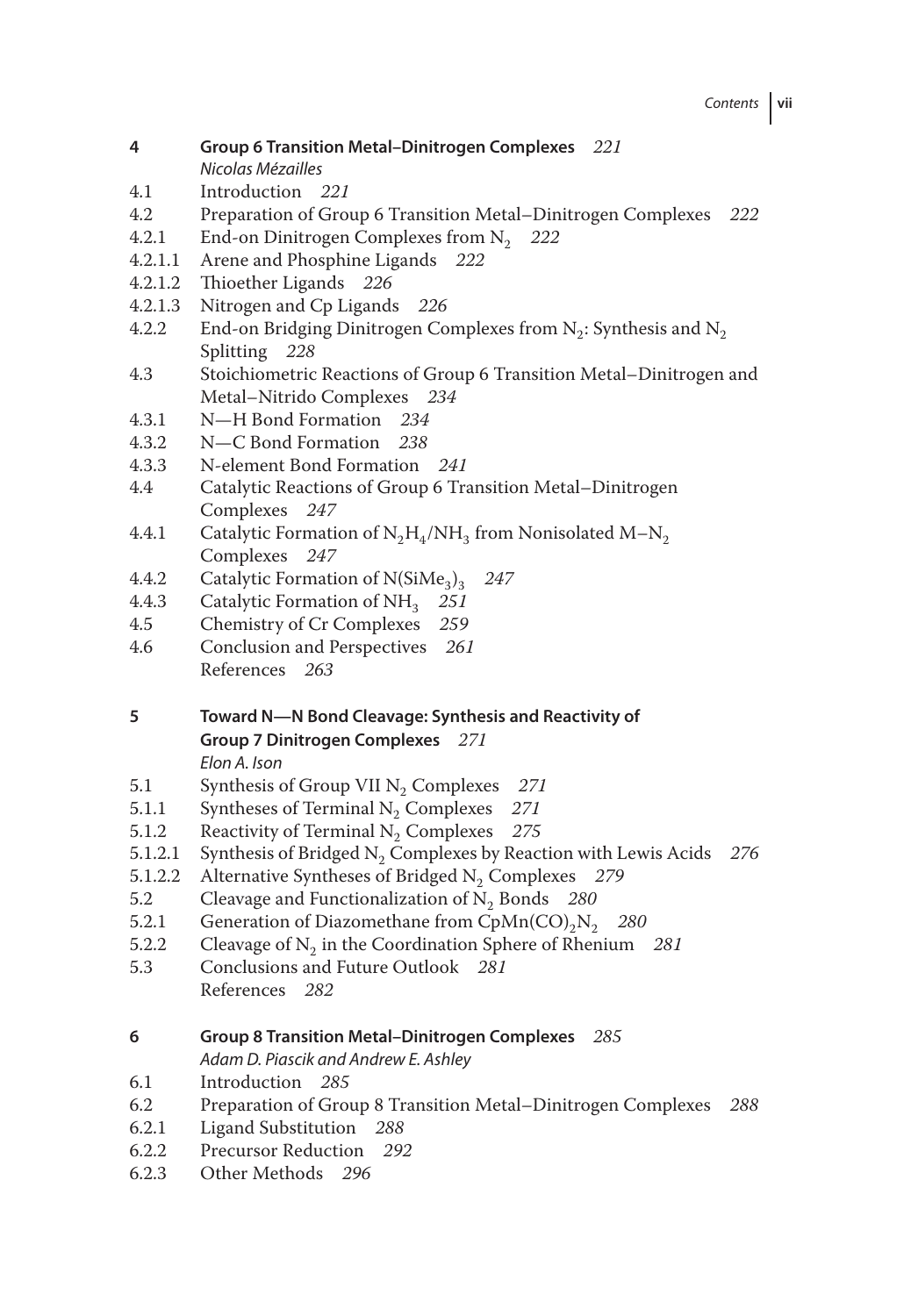| viii l | Contents |
|--------|----------|
|--------|----------|

- 6.3 Stoichiometric Reactions of Group 8 Transition Metal–Dinitrogen Complexes *297*
- 6.3.1 Substitution Reactions and Lability of Bound N<sub>2</sub> 297<br>6.3.2 Cleavage and Functionalization of Coordinated N<sub>2</sub> 30
- 6.3.2 Cleavage and Functionalization of Coordinated N<sub>2</sub> *301*<br>6.3.3 Other Stoichiometric Reactivity *309*
- 6.3.3 Other Stoichiometric Reactivity *309*
- 6.4 Catalytic Reactions of Group 8 Transition Metal–Dinitrogen Complexes *311*
- 6.4.1 Early Results and Fe Bis(diphosphine) Systems for Catalytic  $N_2$ Fixation *311*
- 6.4.2 Catalytic NH3 Production by EP<sup>R</sup> 3-supported Systems *313*
- 6.4.3 Catalytic N<sub>2</sub> Fixation by Other Systems *317*<br>6.4.4 Other Catalytic Reactions of Group 8 M-N<sub>2</sub>
- 6.4.4 Other Catalytic Reactions of Group 8 M–N<sub>2</sub> Complexes *319*<br>6.5 Conclusion and Perspectives 327
- 6.5 Conclusion and Perspectives *327* References *328*

**7 Group 9 Transition Metal–Dinitrogen Complexes** *337*

Connie C. Lu and Steven D. Prinslow

- 7.1 Cobalt–Dinitrogen Complexes *337*
- 7.1.1 Monodentate Phosphine Donors *338*
- 7.1.1.1  $\text{CoH}(N_2)(PR_3)_3$  and Related Co(I) Complexes 338<br>7.1.1.2 Cobaltate Complexes:  $\text{Co}(N_2)(PR_2)_2$ <sup>–</sup> 342
- 7.1.1.2 Cobaltate Complexes:  $[Co(N_2)(PR_3)_3]$ <sup>-</sup><br>7.1.2 Tripodal Polyphosphine Ligands 345 <sup>−</sup> *342*
- 7.1.2 Tripodal Polyphosphine Ligands *345*
- 7.1.2.1 Tris(phosphine) Ligands *345*
- 7.1.2.2 Tris(phosphino)borate Ligands *346*
- 7.1.2.3 Trisphosphine Systems with an Apical Main Group Donor *347*
- 7.1.2.4 Trisphosphine Systems with an Apical Transition Metalloligand Donor *350*
- 7.1.3 Ligands with Exclusively Nitrogen Donors *355*
- 7.1.3.1 Tris(pyrazoyl)borate (Tp) Ligands *355*
- 7.1.3.2 β-diketiminate Ligands *356*
- 7.1.3.3 Bis(α-imino)pyridine Ligands *358*
- 7.1.4 *N*-heterocyclic Carbene Ligands *359*
- 7.1.5 Pincer Ligands *360*
- 7.1.5.1 Monoanionic PNP-Type and PBP-Type Ligands *361*
- 7.1.5.2 Pincer Ligands with N/P Donors *363*
- 7.1.5.3 *N*-heterocyclic Carbene-Based Pincer Ligands *365*
- 7.1.6 Other Assorted Ligands *367*
- 7.1.7 Analysis and Summary of Cobalt–Dinitrogen Complexes *369*
- 7.2 Rhodium–Dinitrogen Complexes *370*
- 7.2.1 Early Rh–N<sub>2</sub> Complexes 370<br>7.2.2 Phosphine Ligands 372
- 7.2.2 Phosphine Ligands *372*
- 7.2.3 Ligands with Exclusively Nitrogen Donors *374*
- 7.2.3.1 Bis(α-imino)pyridine Ligands *374*
- 7.2.3.2 β-diketiminate Ligands *375*
- 7.2.4 Pincer Ligands *375*
- 7.2.4.1 PCP Pincer Ligands *376*
- 7.2.4.2 PNP Pincer Ligands *378*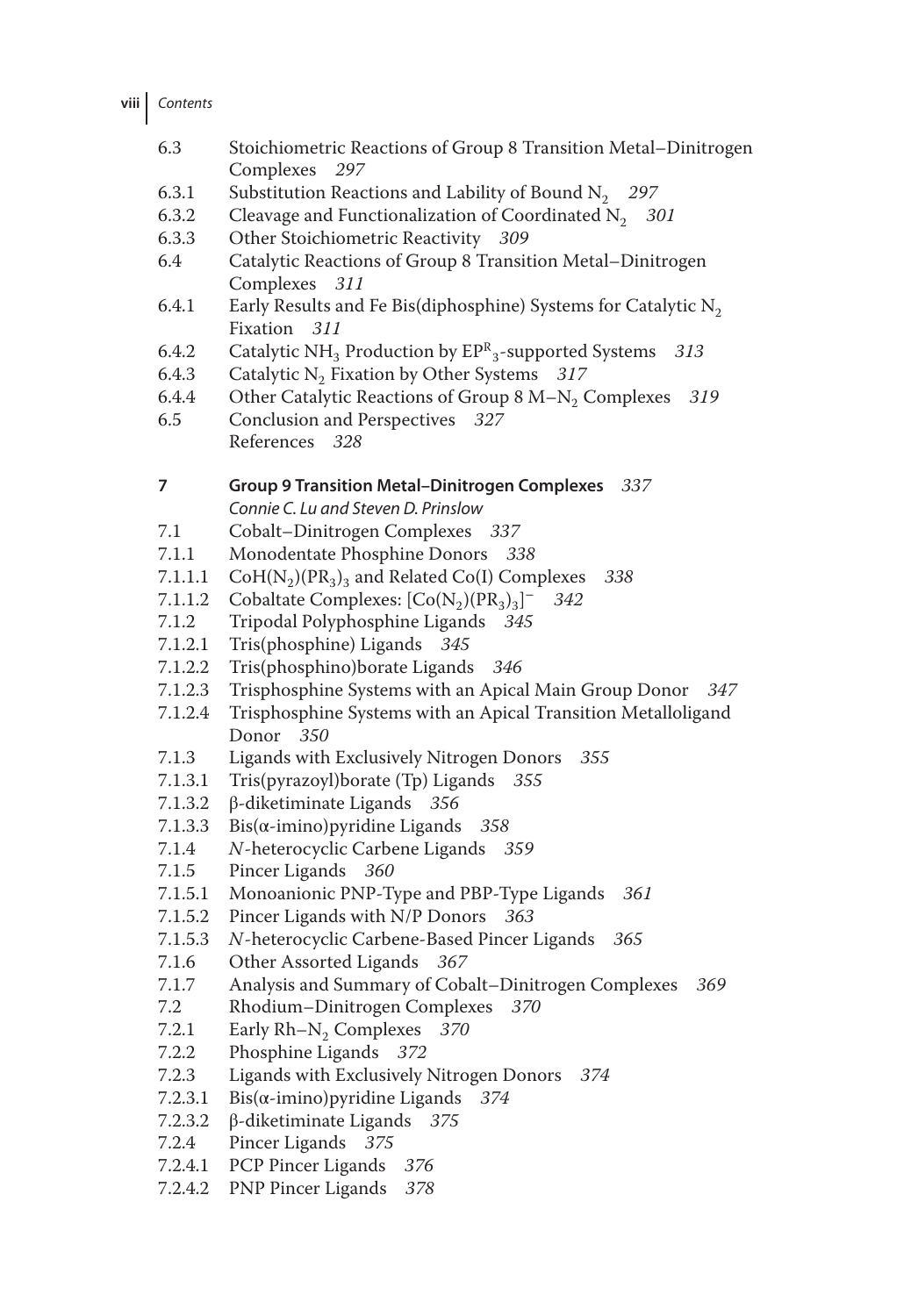## Contents **ix**

- 7.2.4.3 Other Pincer Ligands *380*
- 7.2.5 *N*-heterocyclic Carbene Ligands *380*
- 7.2.6 Summary of Rhodium–Dinitrogen Complexes *381*
- 7.3 Iridium–Dinitrogen Complexes *381*
- 7.3.1 Early Ir–N<sub>2</sub> Complexes 382<br>7.3.2 Phosphine Ligands 383
- 7.3.2 Phosphine Ligands *383*
- 7.3.3 Ligands with Exclusively Nitrogen Donors *385*
- 7.3.3.1 Tris(pyrazoyl)borate (Tp) Ligands *385*
- 7.3.3.2 β-diketiminate Ligands *386*
- 7.3.4 Pincer Ligands *386*
- 7.3.4.1 PNP-Type Pincer Ligands *386*
- 7.3.4.2 PCP- and PSiP-Type Pincer Ligands *388*
- 7.3.5 *N*-heterocyclic Carbene Ligands *390*
- 7.3.6 Miscellaneous *391*
- 7.3.7 Summary of Iridium–Dinitrogen Complexes *391*
- 7.4 Group 9 Catalysts for  $N_2$  Functionalization *392*<br>7.4.1 Cobalt-Based Catalysts *392*
- 7.4.1 Cobalt-Based Catalysts *392*
- 7.4.1.1 Dinitrogen Silylation *393*
- 7.4.1.2 Dinitrogen Fixation *395*
- 7.4.2 Outlook for Rhodium and Iridium Catalysts *396* Acknowledgments *396* References *396*

## **8 Group 10 and 11 Transition Metal–Dinitrogen Complexes** *403*

Ricardo B. Ferreira and Leslie J. Murray

- 8.1 Introduction *403*
- 8.2 Group 10 Transition Metal–Dinitrogen Complexes *405*
- 8.2.1 Nickel *405*
- 8.2.1.1 Interaction of Dinitrogen with Nickel Surfaces *406*
- 8.2.1.2 Matrix-Assisted Isolation of Binary or Ternary Compounds *406*
- 8.2.1.3 Coordination Compounds *408*
- 8.2.1.4 Structural Relationships and Comparisons *420*
- 8.2.2 Palladium and Platinum *422*
- 8.3 Group 11 Transition Metal–Dinitrogen Complexes *423*
- 8.3.1 Copper *423*
- 8.3.1.1 Matrix-Assisted Isolation of Binary or Ternary Compounds *423*
- 8.3.1.2 Coordination Compounds *425*
- 8.3.1.3 Structural Relationships and Comparisons *427*
- 8.3.2 Silver and Gold *429*
- 8.4 Conclusion and Perspectives *430* References *431*
- **9 Group 3 Transition Metal, Lanthanide, and Actinide–Dinitrogen Complexes** *441* Yoshiaki Tanabe
- 9.1 Introduction *441*